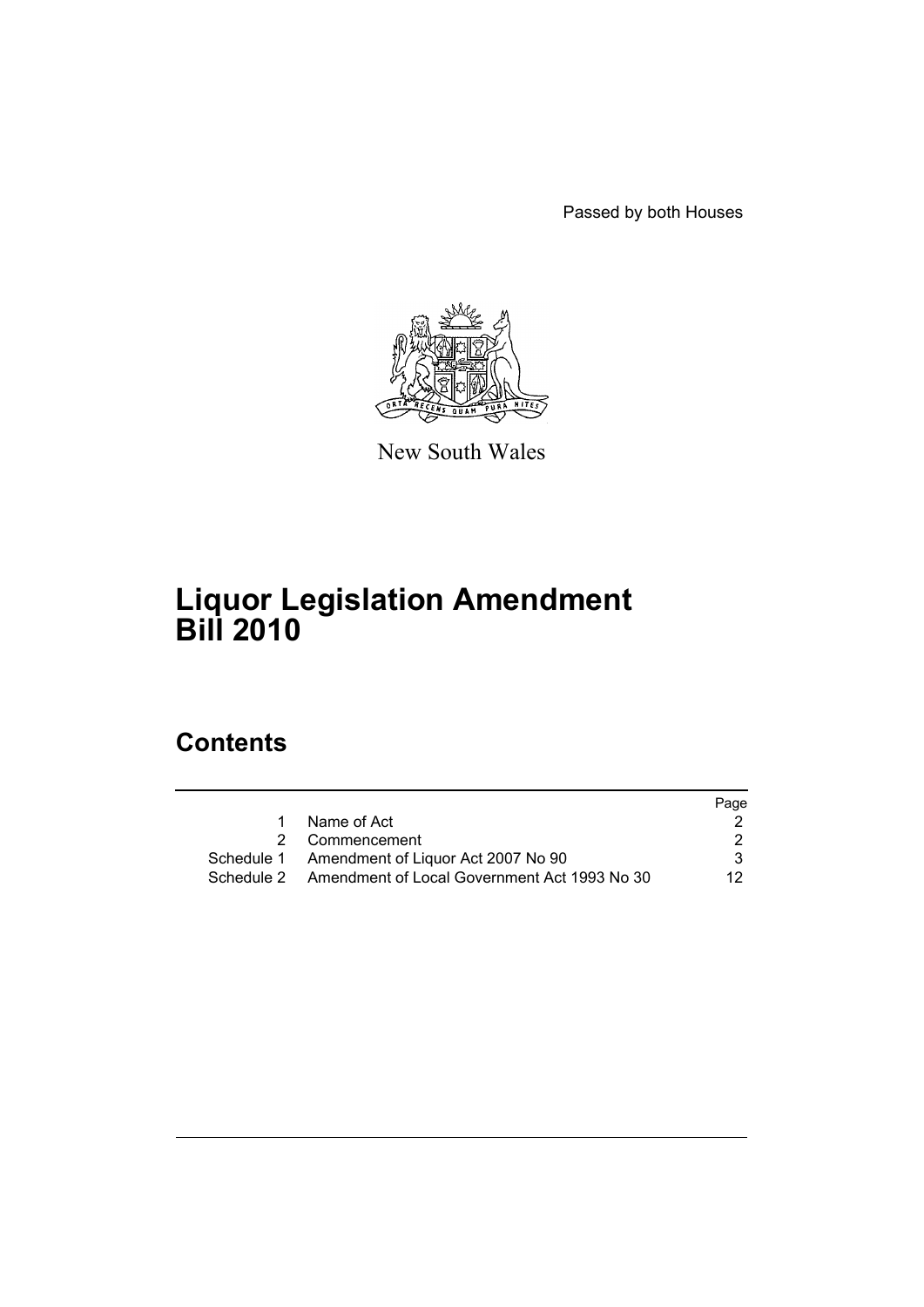*I certify that this public bill, which originated in the Legislative Assembly, has finally passed the Legislative Council and the Legislative Assembly of New South Wales.*

> *Clerk of the Legislative Assembly. Legislative Assembly, Sydney, , 2010*



New South Wales

# **Liquor Legislation Amendment Bill 2010**

Act No , 2010

An Act to amend the *Liquor Act 2007* to give effect to certain measures set out in the Government's action plan entitled "Hassle Free Nights"; and for other purposes.

*I have examined this bill and find it to correspond in all respects with the bill as finally passed by both Houses.*

*Assistant Speaker of the Legislative Assembly.*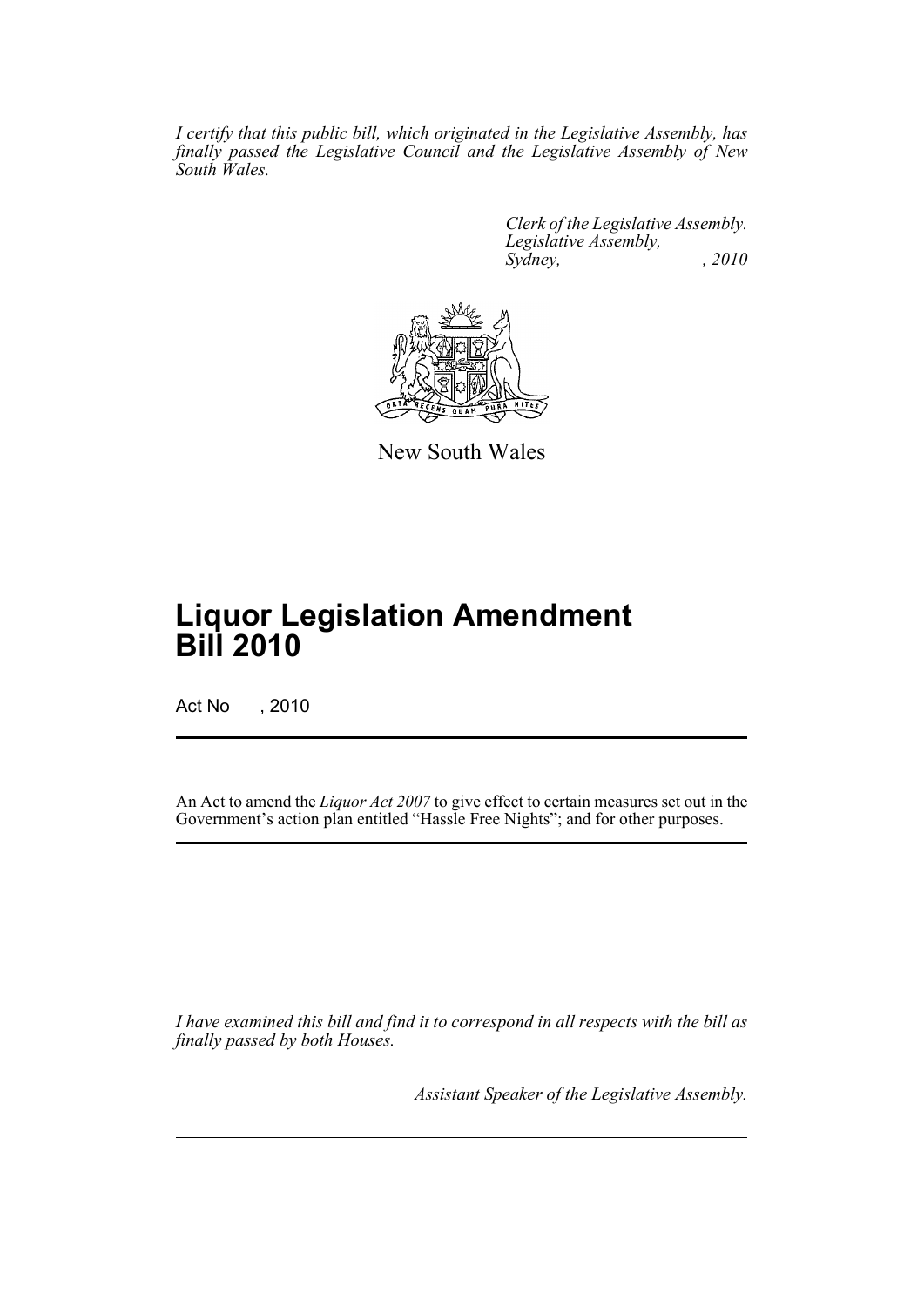# <span id="page-2-0"></span>**The Legislature of New South Wales enacts:**

# **1 Name of Act**

This Act is the *Liquor Legislation Amendment Act 2010*.

# <span id="page-2-1"></span>**2 Commencement**

This Act commences on the date of assent to this Act.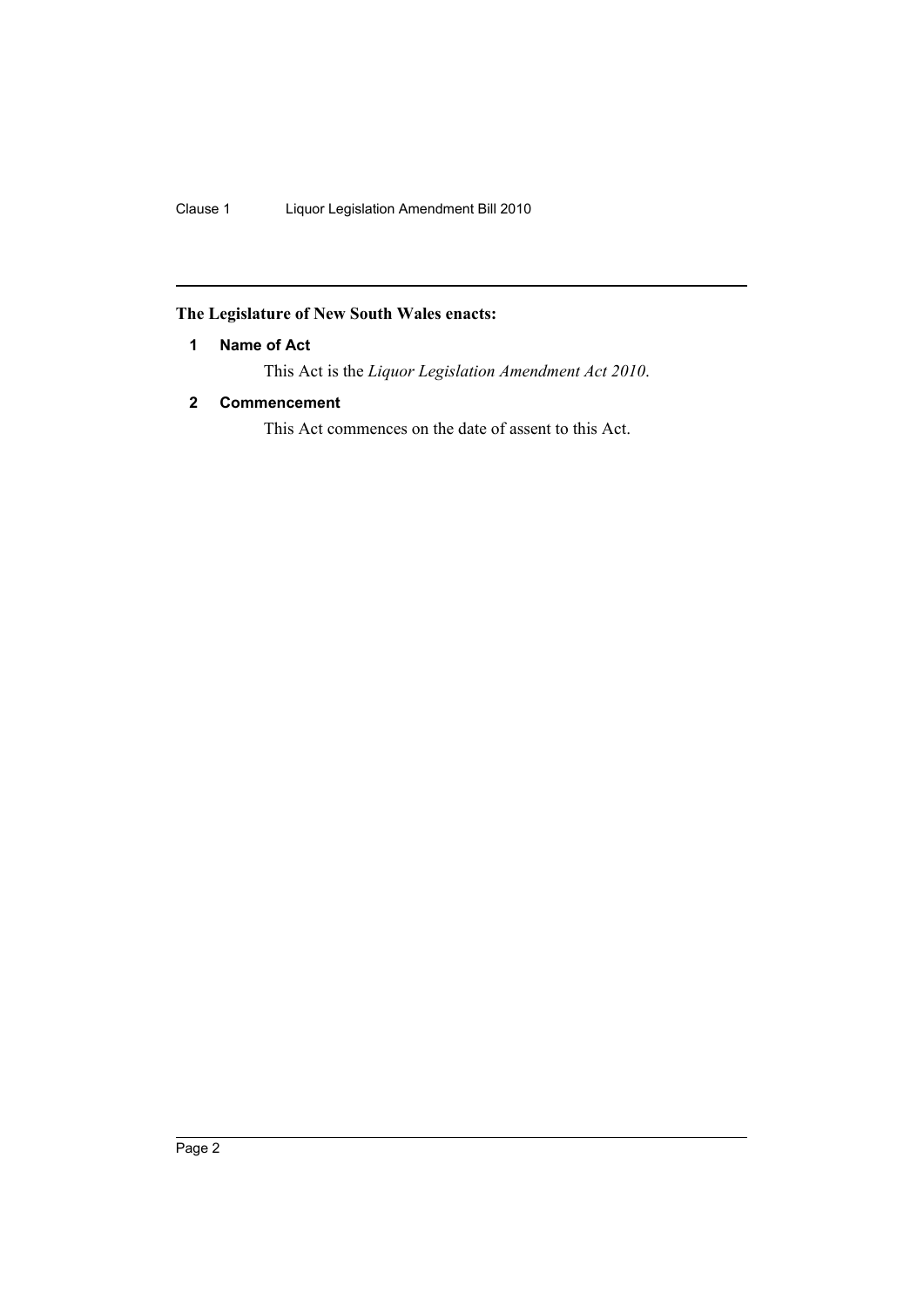Amendment of Liquor Act 2007 No 90 Schedule 1

# <span id="page-3-0"></span>**Schedule 1 Amendment of Liquor Act 2007 No 90**

# **[1] Section 4 Definitions**

Omit the definition of *accord area* from section 4 (1).

# **[2] Section 4 (1)**

Insert in alphabetical order:

*community event liquor accord*—see section 136A.

*liquor accord* means a local liquor accord, precinct liquor accord or community event liquor accord.

*precinct liquor accord*—see section 136A.

# **[3] Section 47A Definitions**

Omit "24 June 2010" from paragraph (b) of the definition of *freeze period* in section  $47A(1)$ .

Insert instead "24 June 2011".

## **[4] Section 54 Director-General may impose, vary or revoke licence conditions**

Insert after section 54 (1):

- (1A) The conditions that may be imposed by the Director-General on a licence include, but are not limited to, conditions:
	- (a) prohibiting the sale or supply of liquor on the licensed premises before 10 am or after 11 pm (or both), and
	- (b) restricting the trading hours of, and public access to, the licensed premises.

# **[5] Section 54 (2)**

Omit the subsection. Insert instead:

- (2) The Director-General may, on application by the licensee or the Commissioner of Police or on the Director-General's own initiative:
	- (a) vary or revoke a licence condition that has been imposed by the Director-General under this section or any other provision of this Act, or
	- (b) vary or revoke a licence condition:
		- (i) relating to the trading hours of any licensed premises, or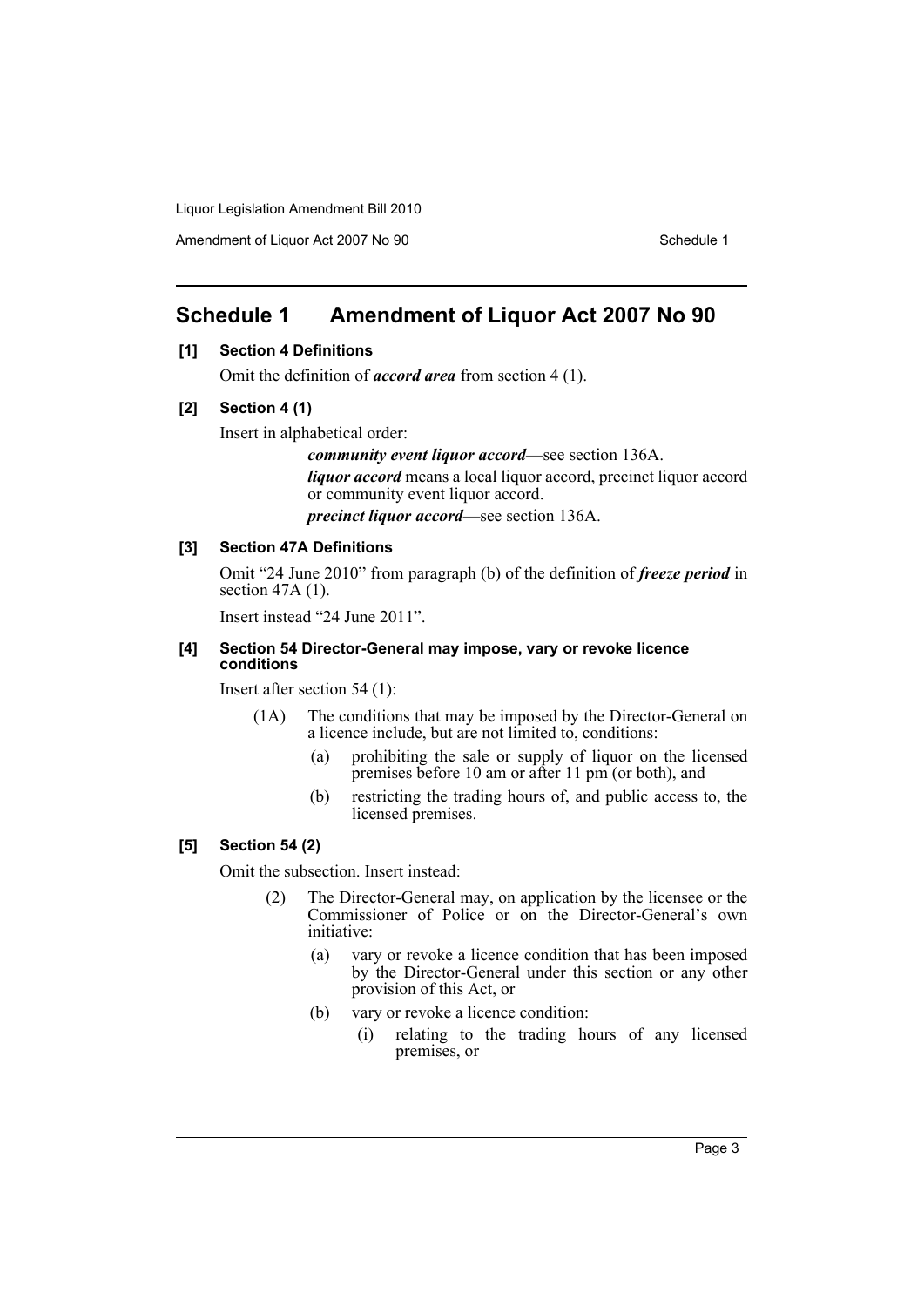Schedule 1 Amendment of Liquor Act 2007 No 90

(ii) relating to licensed premises situated wholly or partly in the precinct to which a precinct liquor accord applies or in an area to which a community event liquor accord applies,

that has been imposed (or taken to have been imposed) by the Authority.

# **[6] Section 54 (3)**

Omit "that has been imposed by the Director-General under this or any other section of this Act".

Insert instead "otherwise than on the application of the licensee".

# **[7] Section 54 (4)**

Omit "imposed by the Director-General under this section or any other provision of this Act".

# **[8] Section 54 (5)**

Omit "This section".

Insert instead "Except in the case of a condition imposed under subsection (1A) or in the case of the variation or revocation of a condition referred to in subsection (2) (b), this section".

# **[9] Section 76 Self-exclusion of patrons from licensed premises**

Omit "a party to a local" from section 76 (4).

Insert instead "participating in a".

# **[10] Section 77 Non-voluntary exclusion of persons from licensed premises**

Omit "134) of a local" from section 77 (2) (e).

Insert instead "134 or 136D) of a".

# **[11] Section 77 (13)**

Insert after section 77 (12):

(13) Nothing in this or any other section of this Act operates to limit any other right a person has to refuse to admit a person to, or to turn a person out of, licensed premises.

#### **[12] Sections 81 (2) (e) and 159 (2) (f)**

Omit "local" wherever occurring.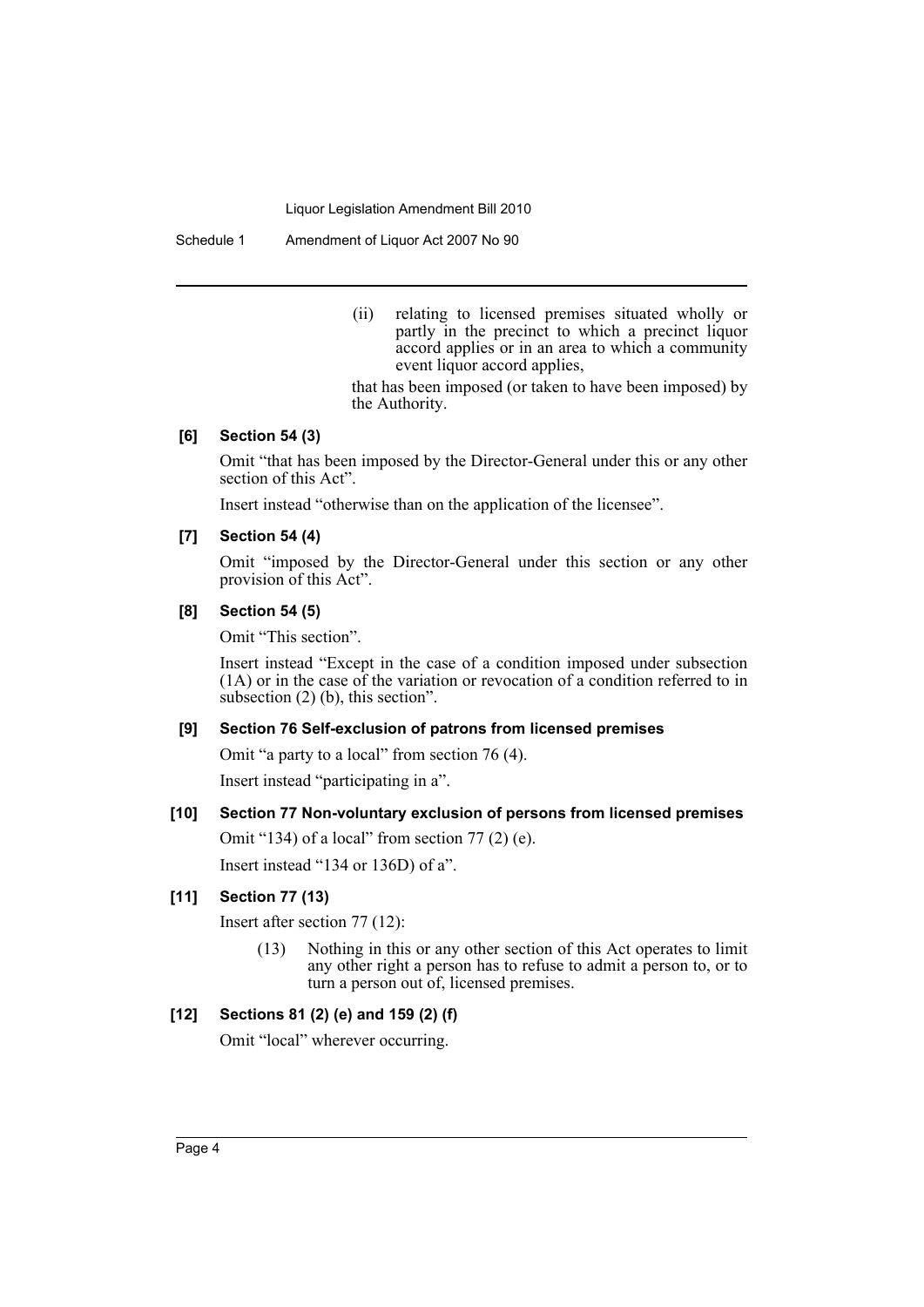Amendment of Liquor Act 2007 No 90 Schedule 1

# **[13] Part 8, heading**

Omit "**Local liquor accords**". Insert instead "**Liquor accords**".

# **[14] Part 8, Division 1, heading**

Insert before section 131:

# **Division 1 Local liquor accords**

**[15] Section 131 Definitions**

Omit "In this Part". Insert instead "For the purposes of this Act".

**[16] Section 131, definition of "accord area"** Omit the definition.

**[17] Sections 131 (paragraph (b) of definition of "local liquor accord") and 132** 

Omit "this Part" wherever occurring. Insert instead "this Division".

# **[18] Section 135 Approval, variation and termination of local liquor accord** Omit "accord area" from section 135 (3).

Insert instead "area to which the accord is to apply".

# **[19] Sections 135 (4) and 136 (1)**

Omit "an accord area" wherever occurring.

Insert instead "the area to which a local liquor accord applies".

# **[20] Part 8, Division 2**

Insert after section 136:

# **Division 2 Precinct liquor accords and community event liquor accords**

# **136A General provisions**

- (1) For the purposes of this Act, a *precinct liquor accord* or a *community event liquor accord* is a set of measures, approved by the Director-General under this Division, that aim to do either or both of the following:
	- (a) to minimise or prevent alcohol-related violence or anti-social behaviour, or other alcohol-related harm, in the precinct or area to which the relevant liquor accord applies,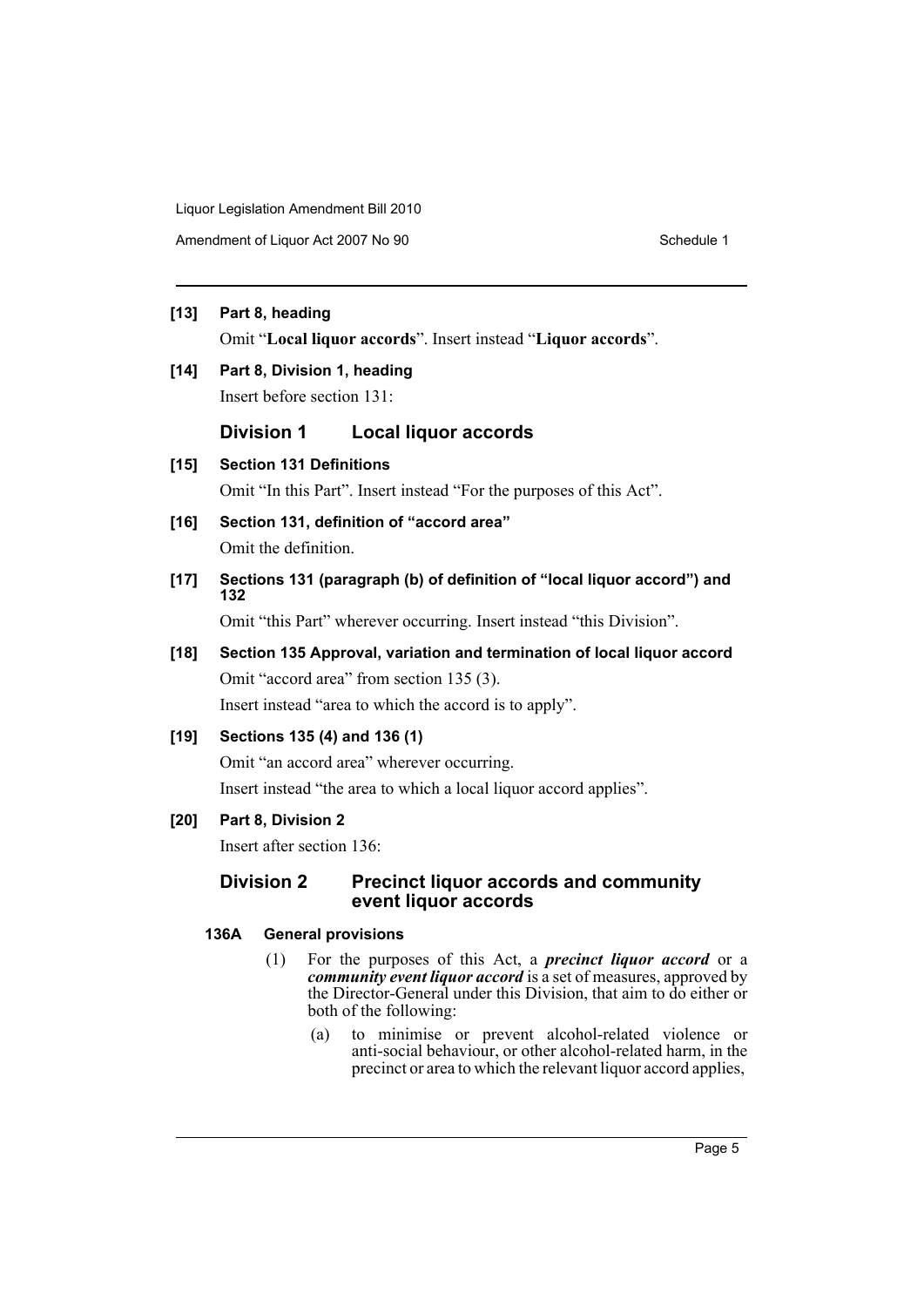- (b) to protect and support the good order or amenity of any such precinct or area in connection with issues arising from the presence of, or any proposed increase in the number of, licensed premises in that precinct or area.
- (2) Each of the following persons or bodies may, in accordance with arrangements established by the Director-General, participate in a precinct liquor accord or community event liquor accord (including the development of a proposed liquor accord):
	- (a) the licensee for any licensed premises situated in the precinct or area to which the accord applies or is to apply,
	- (b) the Commissioner of Police,
	- (c) a local council,
	- (d) persons who are running businesses or commercial operations in the precinct or area to which the accord applies or is to apply,
	- (e) a community representative (as approved by the Director-General) for the precinct or area to which the accord applies or is to apply,
	- (f) such other persons or bodies as the Director-General considers appropriate.

**Note.** Licensees can be required to participate in a liquor accord. See section 136E.

(3) A precinct liquor accord or community event liquor accord does not require the agreement of the accord participants to the measures provided for by the accord.

#### **136B Director-General may approve liquor accords for designated precincts**

- (1) The Director-General may:
	- (a) designate a precinct as being a precinct to which a proposed precinct liquor accord is to apply, and
	- (b) approve a precinct liquor accord for the designated precinct, and
	- (c) vary, at any time, the terms of a precinct liquor accord.
- (2) The designated precinct to which a precinct liquor accord applies or is to apply must be shown on a map that is made publicly available in such manner as the Director-General considers appropriate.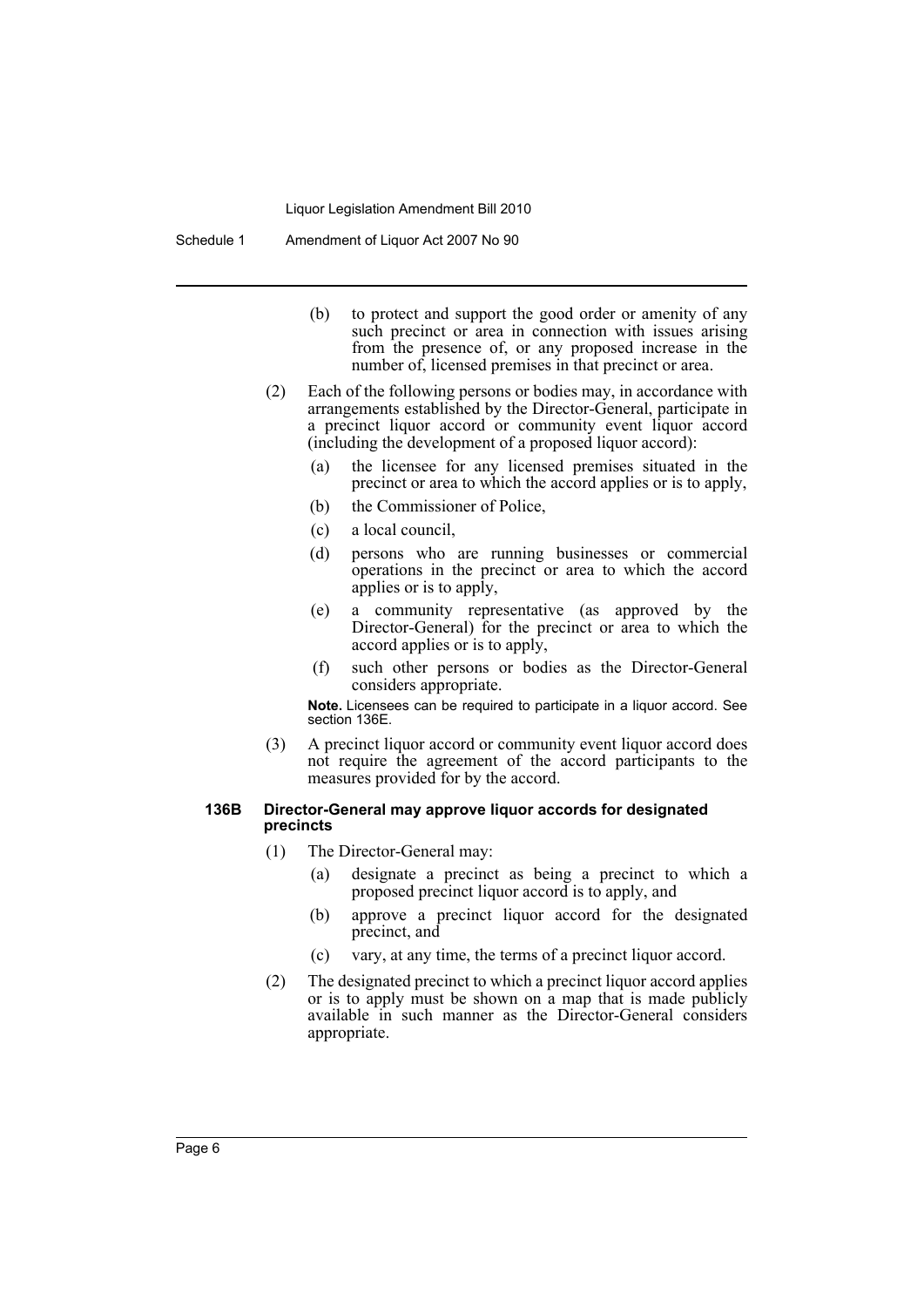Amendment of Liquor Act 2007 No 90 Schedule 1

- (3) The Director-General may approve a precinct liquor accord for a designated precinct only if the Director-General is satisfied that:
	- (a) in the precinct there is, or there is a potential for, a significant risk of harm to members of the public associated with the misuse and abuse of liquor (including harm arising from violence or other anti-social behaviour), and
	- (b) the measures to be provided for by the accord are necessary:
		- (i) to prevent harm to members of the public associated with the misuse and abuse of liquor in the precinct (including harm arising from violence or other anti-social behaviour), or
		- (ii) to protect and support the good order or amenity of the precinct in connection with issues arising from the presence of, or any proposed increase in the number of, licensed premises in the precinct.
- (4) The Director-General may terminate a precinct liquor accord at any time by notice in writing given to the persons or bodies participating in the accord.

#### **136C Director-General may approve liquor accords for community events**

- (1) The Director-General may:
	- (a) designate a community event as being an event to which a proposed community event liquor accord is to apply, and
	- (b) approve a community event liquor accord for that designated event, and
	- (c) vary, at any time, the terms of a community event liquor accord.
- (2) A community event liquor accord applies during the period, and to the area, specified in the accord. Any such period may include a period before or after the designated community event takes place and the area to which the accord applies may comprise more than one specified area (whether or not those areas are contiguous).
- (3) In approving a community event liquor accord, the Director-General is to make publicly available, in such manner as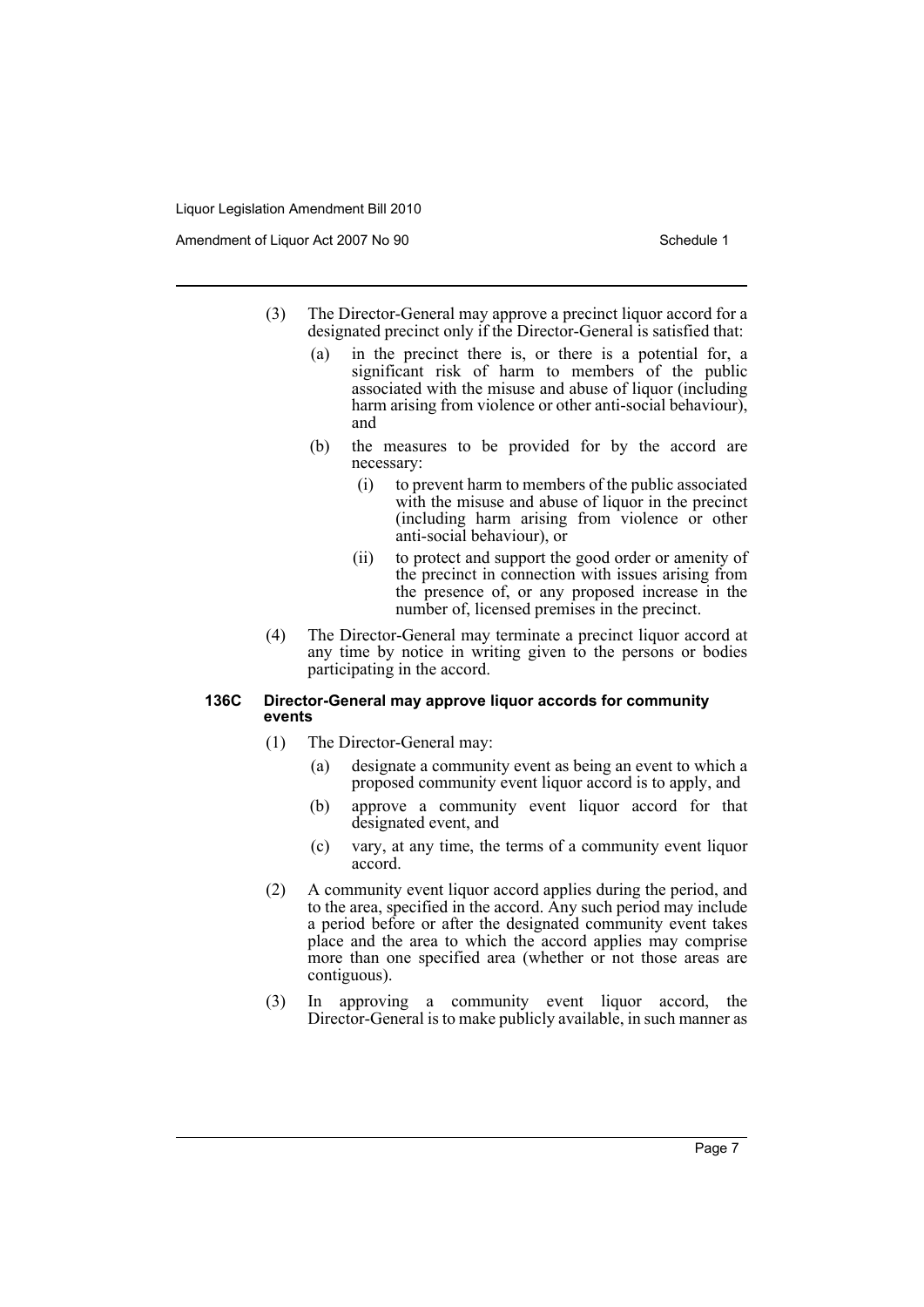the Director-General considers appropriate, each of the following:

- (a) the name or description of the community event to which the accord relates,
- (b) the period during which the accord is to apply,
- (c) a map showing the area to which the accord is to apply.
- (4) The Director-General may approve a community event liquor accord for a community event only if the Director-General is satisfied that:
	- (a) in the area in which the accord is to apply there is, or there is a potential for, a significant risk of harm to members of the public associated with the misuse and abuse of liquor (including harm arising from violence or other anti-social behaviour), and
	- (b) the measures to be provided for by the accord are necessary:
		- (i) to prevent harm to members of the public associated with the misuse and abuse of liquor in the area in which the accord is to apply (including harm arising from violence or other anti-social behaviour), or
		- (ii) to protect and support the good order or amenity of that area in connection with issues arising from the presence of, or proposed increase in the number of, licensed premises in that area.

#### **136D Content of precinct and community event liquor accords**

- (1) A precinct liquor accord or community event liquor accord may include such measures as the Director-General considers are necessary:
	- (a) to minimise or prevent alcohol-related violence or anti-social behaviour or other alcohol-related harm in the precinct or area to which the accord applies, or
	- (b) to protect and support the good order or amenity of any such precinct or area in connection with issues arising from the presence of, or proposed increase in the number of, licensed premises in the precinct or area concerned.
- (2) The Director-General must give notice of the terms of a precinct liquor accord or community event liquor accord, and of any variation to the terms of such an accord:
	- (a) to each licensee who is required to participate in the accord, and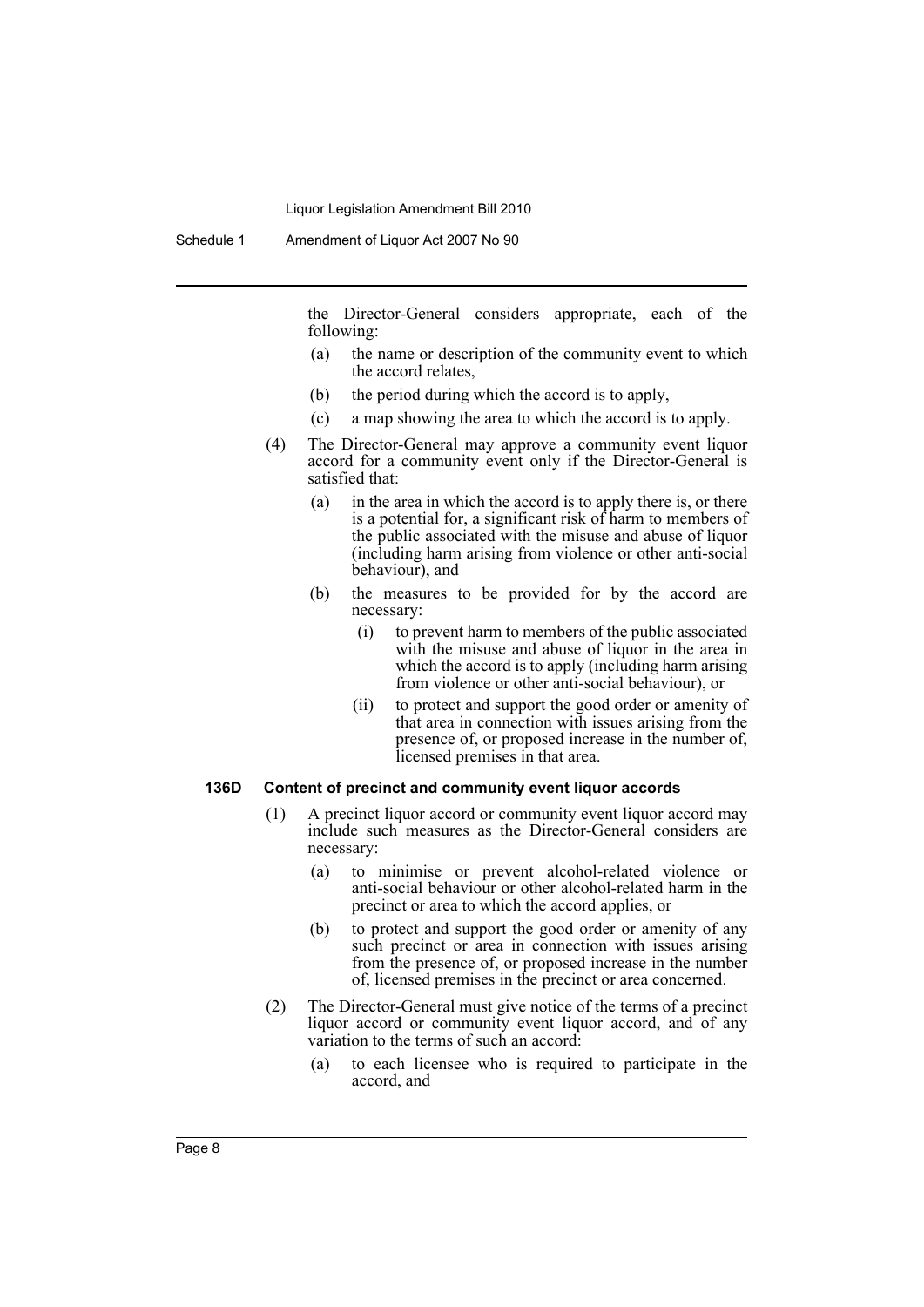Amendment of Liquor Act 2007 No 90 Schedule 1

- (b) to such other participants in the accord as the Director-General considers appropriate.
- (3) Without limiting the measures that may be included in a precinct liquor accord or community event liquor accord, any such accord may include measures requiring a licensee to do any one or more of the following:
	- (a) to cease serving liquor (including take-away liquor) on the licensed premises during such times as are specified in the accord,
	- (b) to restrict the public's access to the licensed premises in a manner and to the extent provided by the accord,
	- (c) to restrict the use of glass containers on the licensed premises,
	- (d) to maintain an incident register,
	- (e) to install and operate closed-circuit television or any other security device on the licensed premises,
	- (f) to provide security staff in or about the licensed premises.
- (4) The provisions of section 134 (2) and (3) apply to or in respect of a precinct liquor accord or community event liquor accord in the same way as those provisions apply to or in respect of a local liquor accord (except that section 134 (2) applies as if the reference to a person entering into a local liquor accord were a reference to a person or body participating in a precinct liquor accord or community event liquor accord).

#### **136E Requirement to participate in precinct or community event liquor accord**

- (1) The Director-General may, in the case of licensed premises situated wholly or partly in the precinct to which a precinct liquor accord applies or in the area to which a community event liquor accord applies, impose conditions on the licence, by notice in writing to the licensee, requiring the licensee to participate in the liquor accord for that precinct or area.
- (2) Without limiting subsection (1), if:
	- (a) the sale or supply of liquor after midnight on licensed premises is authorised at least once a week on a regular basis, and
	- (b) the licensed premises are situated wholly or partly in the precinct to which a precinct liquor accord applies or in the area to which a community event liquor accord applies,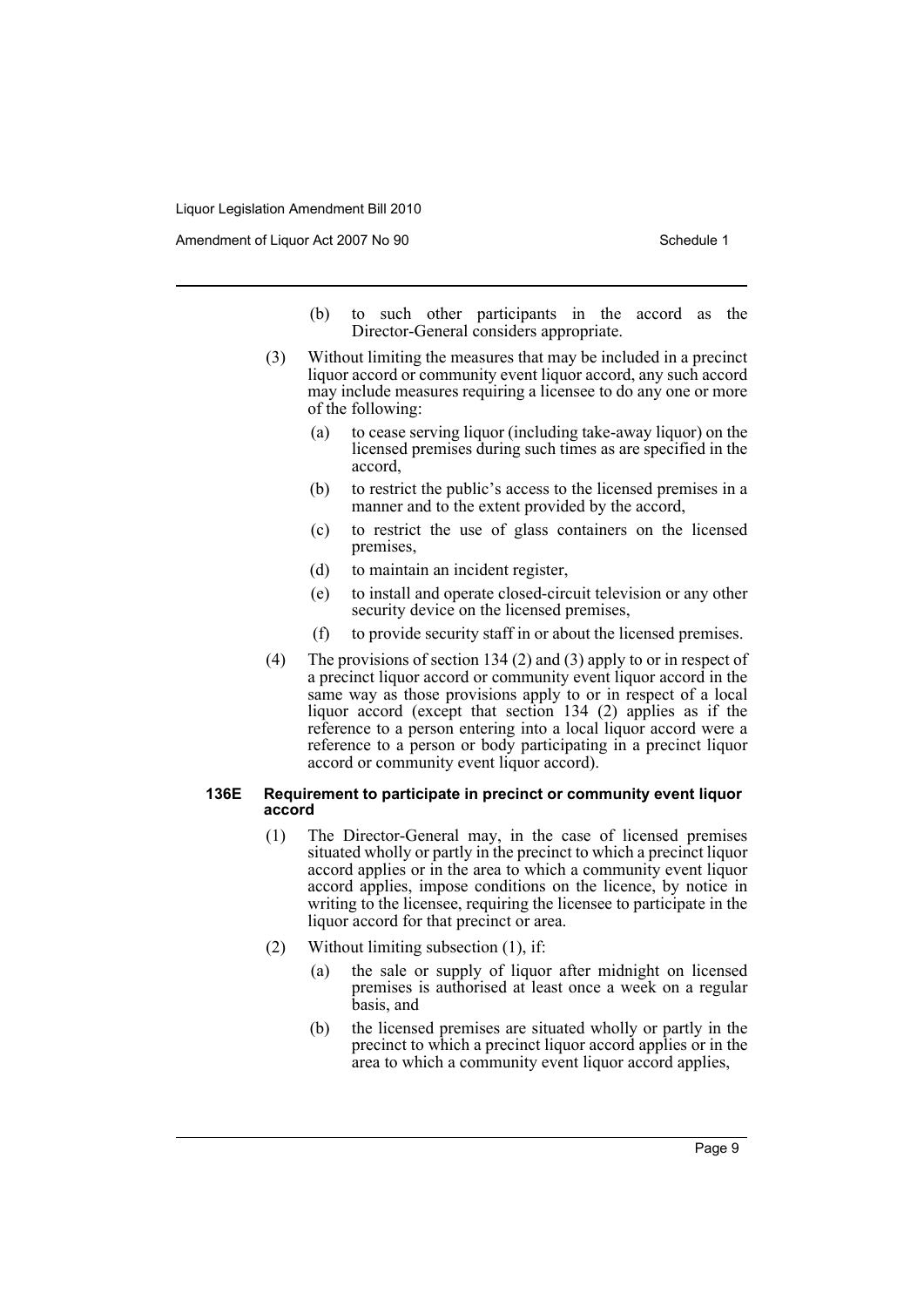it is a condition of the licence that the licensee, on being notified in writing by the Director-General, participate in the liquor accord for that precinct or area.

- (3) For the purposes of this section, *participate* in a liquor accord means participate in the development, implementation and operation of the accord and, without limitation, includes any of the following:
	- (a) developing the measures to be provided for by the accord,
	- (b) complying with those measures to the extent that they apply to the licensee,
	- (c) developing and maintaining the mechanisms and processes that support the operation of the accord,
	- (d) participating in any committee established under the accord.
- (4) Subsection (2) does not, however, operate to require a licensee to participate in a committee established under a liquor accord.
- (5) A reference in this section to a liquor accord includes a reference to a proposed liquor accord and a reference to the precinct or area to which a liquor accord applies includes a reference to the proposed precinct or area to which the accord is to apply.
- (6) Subsection (2) does not apply in relation to a limited licence.

#### **136F Precinct liquor accord contributions and fund**

- (1) The Director-General may, by direction in writing to any licensee who is required under this Division to participate in a precinct liquor accord, require the licensee to pay a contribution towards the costs associated with the operation of the accord (including any projects or initiatives carried out under the accord).
- (2) The amount of any such contribution is to be determined by the Director-General in accordance with the terms of the accord.
- (3) Any money paid to the Director-General under this section is to be paid into a Precinct Liquor Accord Fund established in the Special Deposits Account. A separate account in that Fund is to be kept for the purposes of each precinct liquor accord.
- (4) The Director-General has the control and management of the Precinct Liquor Accord Fund.
- (5) Money held in any separate account of the Precinct Liquor Accord Fund is to be applied only for the purposes of funding the carrying out of projects and activities under the precinct liquor accord in respect of which the separate account is kept.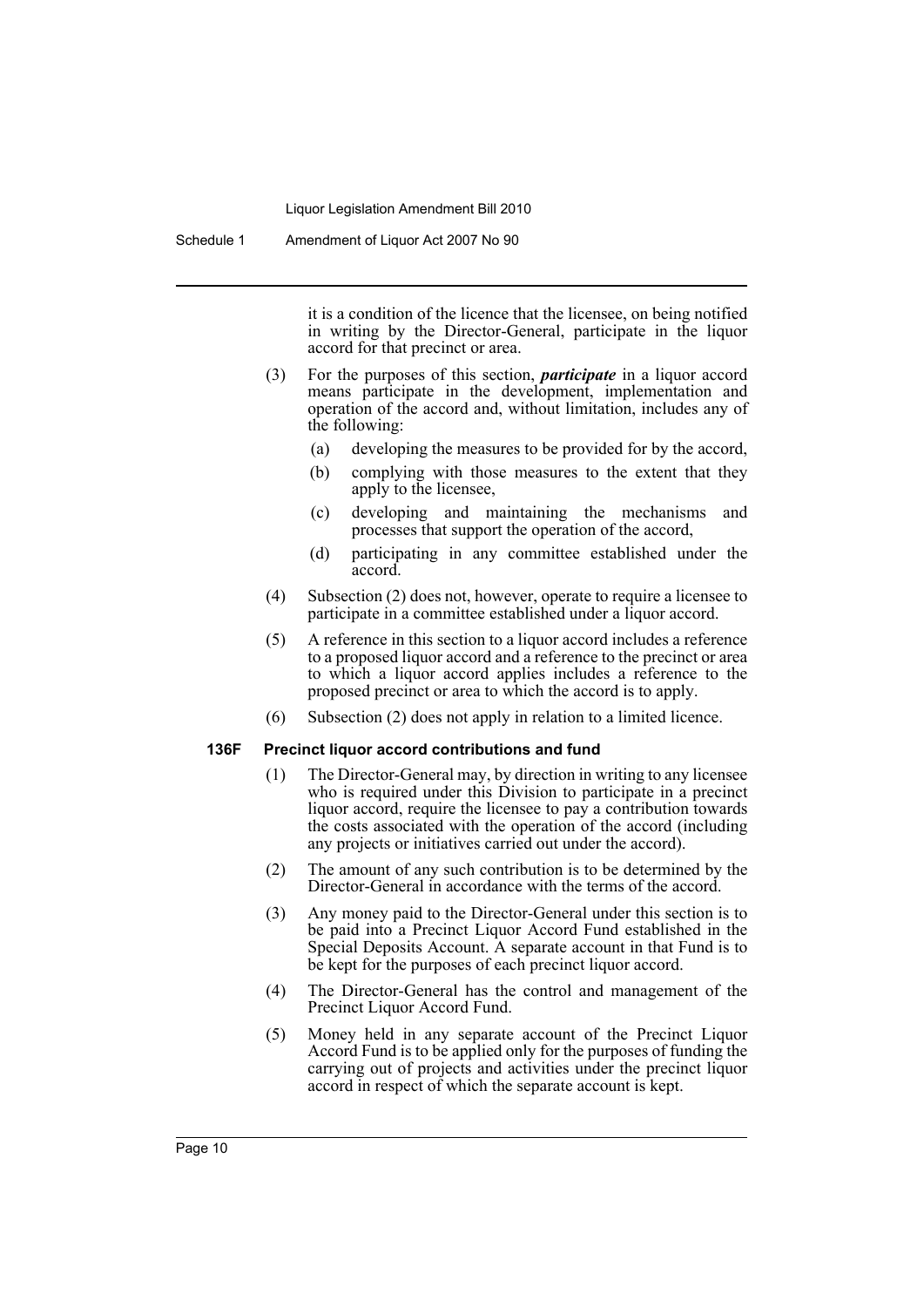Amendment of Liquor Act 2007 No 90 Schedule 1

(6) Any amount required to be paid to the Director-General under this section may, if the amount is not paid within the time specified by the Director-General in the direction to the licensee concerned, be recovered by the Director-General from the licensee as a debt due to the Crown for payment into the Precinct Liquor Accord Fund.

**Note.** Failure to comply with a direction under this section may also constitute grounds for taking disciplinary action against the licensee under Part 9.

# **[21] Section 153 Review by Authority of Director-General's decisions**

Omit section 153 (1) (a). Insert instead:

- (a) a decision to impose a condition under section 54 (Director-General may impose, vary or revoke licence conditions),
- (a1) a decision under section 54 to vary or revoke a condition of a licence,

# **[22] Section 153 (1) (h1)**

Insert after section 153 (1) (h):

(h1) a direction under section 136F (Precinct liquor accord contributions and fund),

# **[23] Section 153 (4A)**

Insert after section 153 (4):

(4A) However, in the case of a review of a direction by the Director-General under section 136F, the Authority may vary or revoke the Director-General's decision only if the Authority is satisfied that the amount of the contribution directed to be paid was not determined in accordance with the terms of the relevant precinct liquor accord.

# **[24] Schedule 1 Savings and transitional provisions**

Insert at the end of clause 1 (1):

*Liquor Legislation Amendment Act 2010*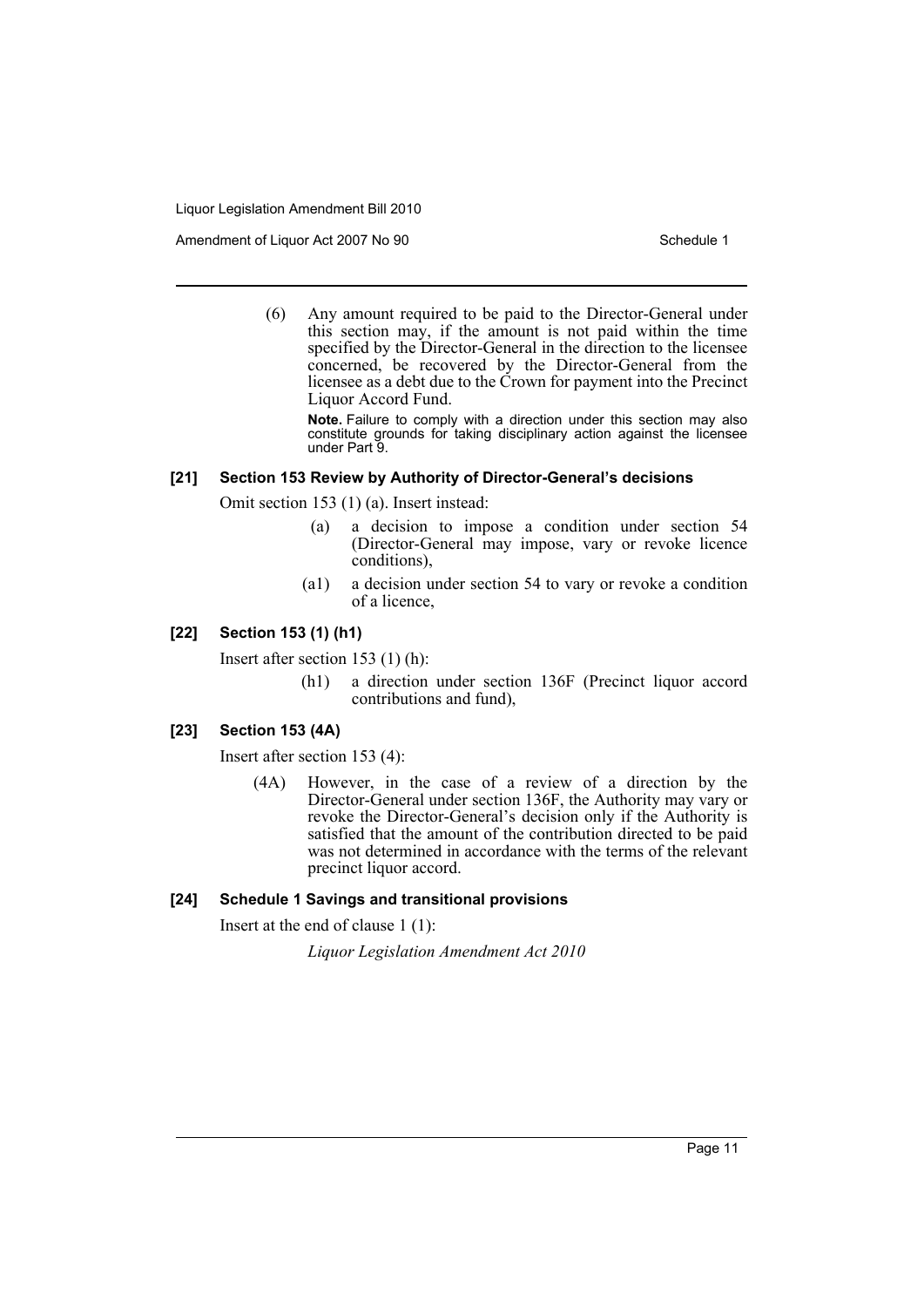Schedule 2 Amendment of Local Government Act 1993 No 30

# <span id="page-12-0"></span>**Schedule 2 Amendment of Local Government Act 1993 No 30**

#### **Section 632A**

Insert after section 632:

# **632A Confiscation of alcohol in certain alcohol prohibited areas**

- (1) A police officer or an enforcement officer may seize any alcohol (and the bottle, can, receptacle or package in which it is contained) that is in the immediate possession of a person in an alcohol prohibited area if the officer has reasonable cause to believe that the person:
	- (a) is drinking, or
	- (b) is about to drink, or
	- (c) has recently been drinking,

alcohol in the alcohol prohibited area.

- (2) Any alcohol or thing seized under this section is, by virtue of the seizure, forfeited:
	- (a) if seized by a police officer—to the State, or
	- (b) if seized by an enforcement officer—to the council that employs the officer.
- (3) Any alcohol seized under this section may:
	- (a) be disposed of immediately by tipping it out of the bottle, can, receptacle or package in which it is contained, or
	- (b) be otherwise disposed of in accordance with directions given by the Commissioner of Police or the council (as the case requires).

# (4) In this section:

*alcohol prohibited area* means a public place:

- (a) situated wholly or partly in the precinct to which a precinct liquor accord (within the meaning of the *Liquor Act 2007*) applies or in the area to which a community event liquor accord (within the meaning of that Act) applies, and
- (b) in which the drinking of alcohol is prohibited by a notice under section 632.